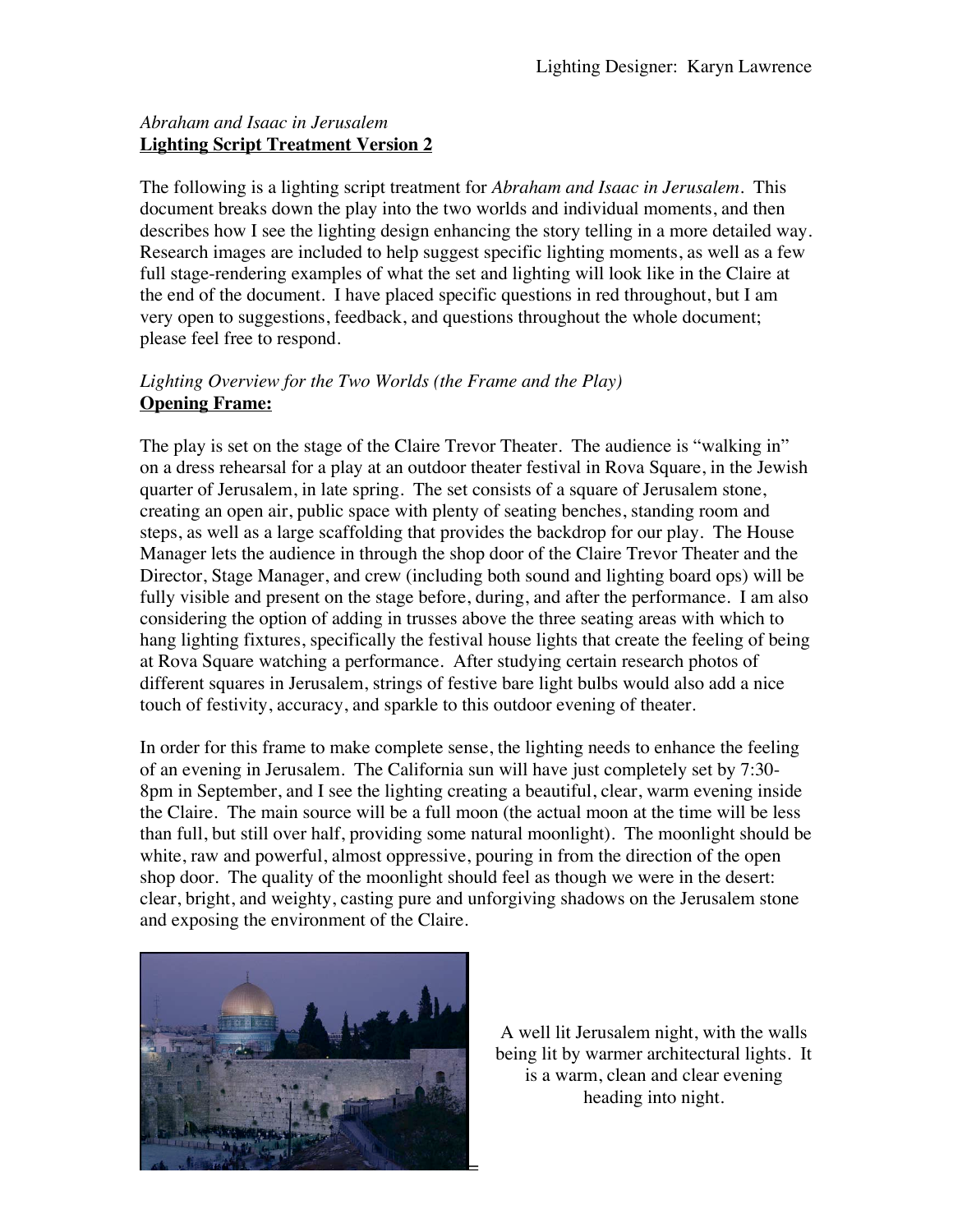

The moon in Jerusalem will be a bright, powerful, desert-full moon, casting light on everything, exposing secrets and adding a weight to the ancient city.

The other source of lighting that will add to our storytelling frame will be festival fixtures. The lighting should mimic an outdoor theater festival…the walls should be lit from the two streetlamps and outdoor lighting fixtures, helping to create the welcoming ambience. In addition to the electrics being lower and lighting instruments being completely visible as they would be at an outdoor festival, the trusses will have "house lights" and the strings of festival light bulbs hanging from them (an example of which is pictured below). Both the strings of light and trusses are shown in the renderings at the end of this document as well for further clarification. This will help create the almost magical atmosphere of an outdoor theater festival, solidifying the play's framing foundation. The focus should always remain on the center stage, however we want the audience to feel as though they are apart of this rehearsal; the moonlight and light strings should bathe them dimly as well. Also, being that the Men in Black linger throughout the entire space, having moonlight light the entirety of the space will ensure that they are always slightly sculpted and visible. Adding down lights in darker shades of night blues will keep them shadowy and add to their "Men in Black" style and character. Being able to pick them out of the crowd with specials might be a convenient and fun way of drawing attention to them at specific moments as well, particularly when they are asked to sing to stall for the audience.



Light strings such as these (although not quite so many) will help create a festive atmosphere.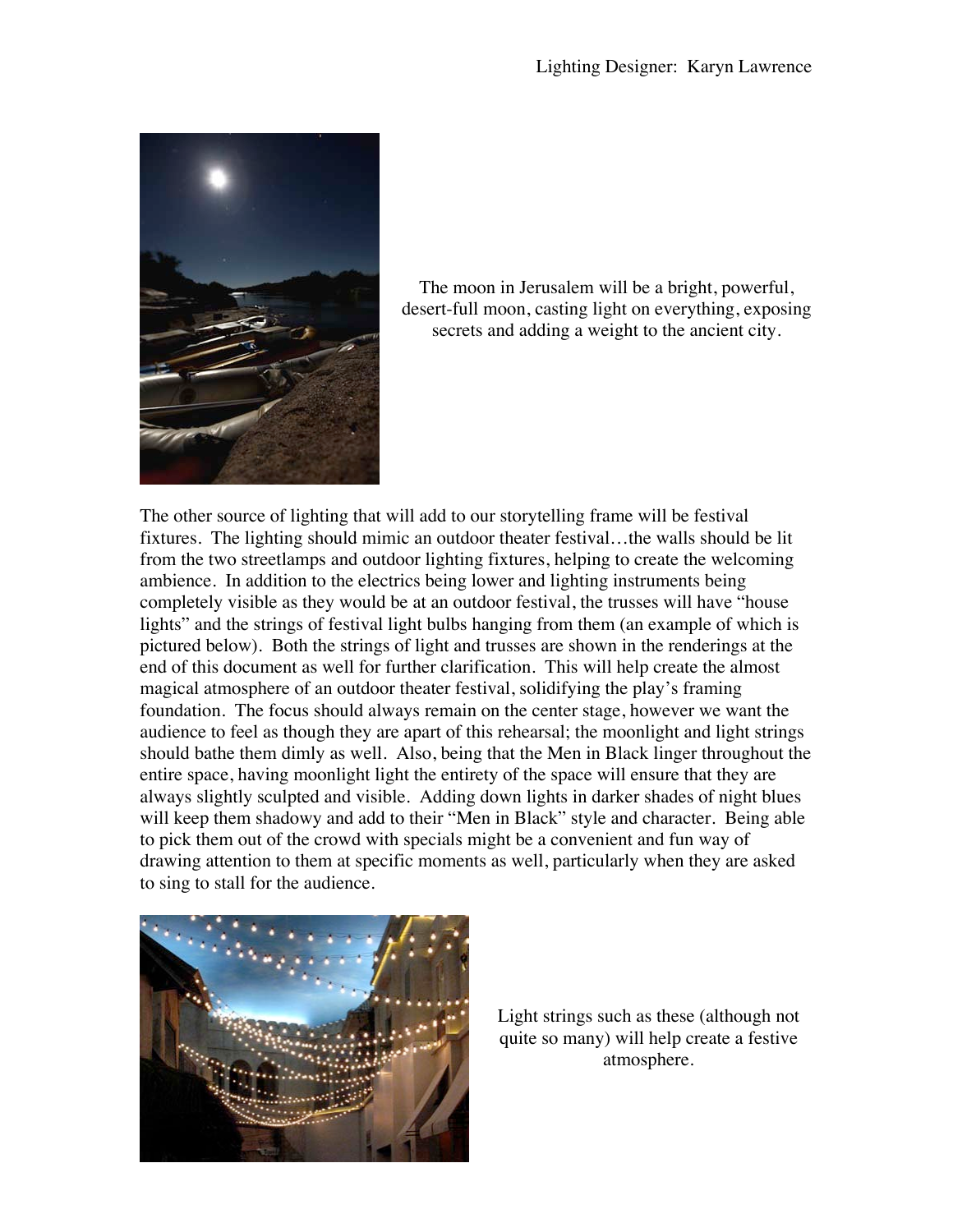### **Abraham and Isaac-the Play**

The other world in this play is the actual world of the magical biblical story full of emotion, depth, sadness and humor. It is in this world that lighting and sound should allow the audience to become fully entranced and captivated with the play. I will play with the addition of color bringing out the relationship between not only the father and son but also with Abraham and the heavenly world. This night should feel different from the real night that the frame world lives in. The addition of richer, deeper colors of blues and lavenders, as well as more sparkly moonlight will enhance the magic of the story. As we begin to delve deeper into the plot, the lighting should help to narrow down and focus in on the action on stage, which will help the audience connect with the heart of the play.

We also see God and an Angel speak on earth and lighting needs to play a key role in enhancing the angelic and heavenly power associated with these pivotal characters. Pure, heavenly back light and soft specials illuminating these heavenly beings should give them the look as though they are glowing from within. The night on the hill should go from being a sad, mournful and almost terrifyingly blue/black night to a vivid storybook illustration of a lush lavender night when all is well and mended. There is an innocence and trust among all these characters and the lighting should feel soft, holy and brilliantly colorful, helping to contrast the reality of the harsh, desert moonlit night of the festival.



The night of the play is richer, deeper, bluer, with the moonlight coming from a more diagonal back angle in a sparkly lavender color.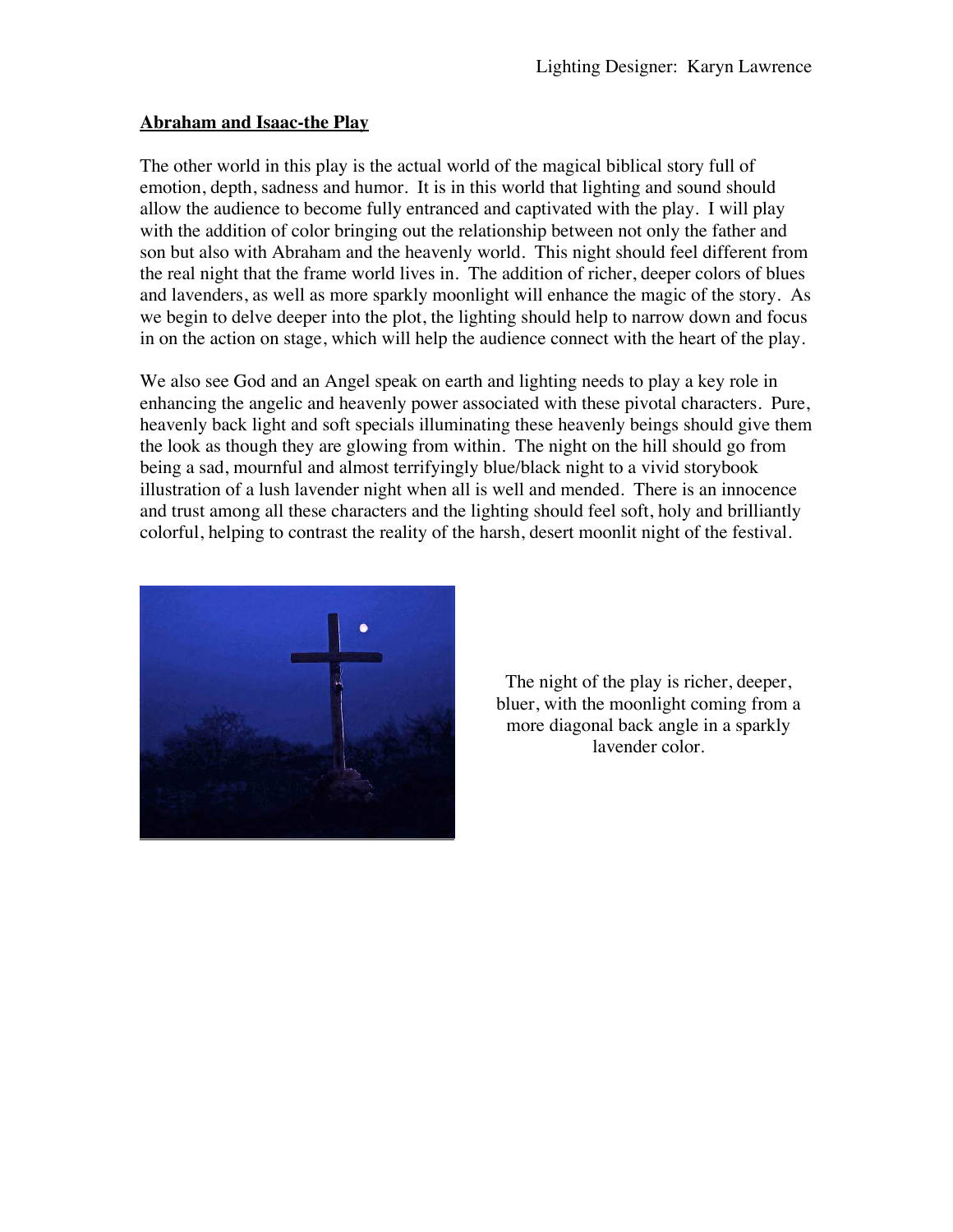#### **Breakdown of Key Beats:**

(Page 1) The play opens with the atmosphere of the outdoor theater festival at night. We have powerful, raw, oppressive, desert moonlight pouring through the open shop doors, exposing the space. The audience and playing area is lit not only from the streetlamps, but also with visible "house lighting festival fixtures" that are hung on visible trusses, providing the framework of the festival. Strings of festival lights hung among the audience will provide a festival feeling as well.

(Page 2) As the Director addresses the audience, more presentational stage lighting illuminates the company. The audience remains lit as a very vital part of the opening frame. As the translators motion and explain the importance of the surrounding environment (churches, the wailing wall, etc...) the intensity of the lighting illuminating the space should remain clear and strong.

\*\*QUESTION: Since we have decided on going with an evening/night rehearsal, is the muezzin a call to prayer that only would be heard in the day? I think if we made the rehearsal an afternoon rehearsal we are risking the frame not making sense with the shop doors opening to full night. Thoughts?

(Page 5) Lights change. It is our first journey into the world of the play. We see a beautiful, rich night of blues and lavenders. The focus is on the entrance of Abraham and Isaac bathed in a sparkly, lavender moonlight that is much more theatrical and "pretty" than the desert moonlight of the festival. The director is still lit in a more presentational "special" as he is introducing the audience to the characters. The "houselights" turn off, and the light strings as well as the streetlamps could either be turned off completely or left on at very low levels, keeping the audience involved and the feeling of the festival alive and present but not stealing focus. The chorus will also be shadowed in darker shades of blue scattered around the playing area. They are the link between the world of the play and the world of the audience and frame of the story. The Director's special fades out when Abraham begins to pray. As the translator interrupts we can play with either the visible house lights abruptly coming back on or simply allowing more of the moonlight to provide more focus to the translator. For the little interruptions, I do not feel the need to bring on house lights, just merely keeping the audience dimly lit should suffice.



The theatrical world lends itself to the ability of adding in color, particularly purples and pinks, adding magic and emotion to the storybook biblical tale.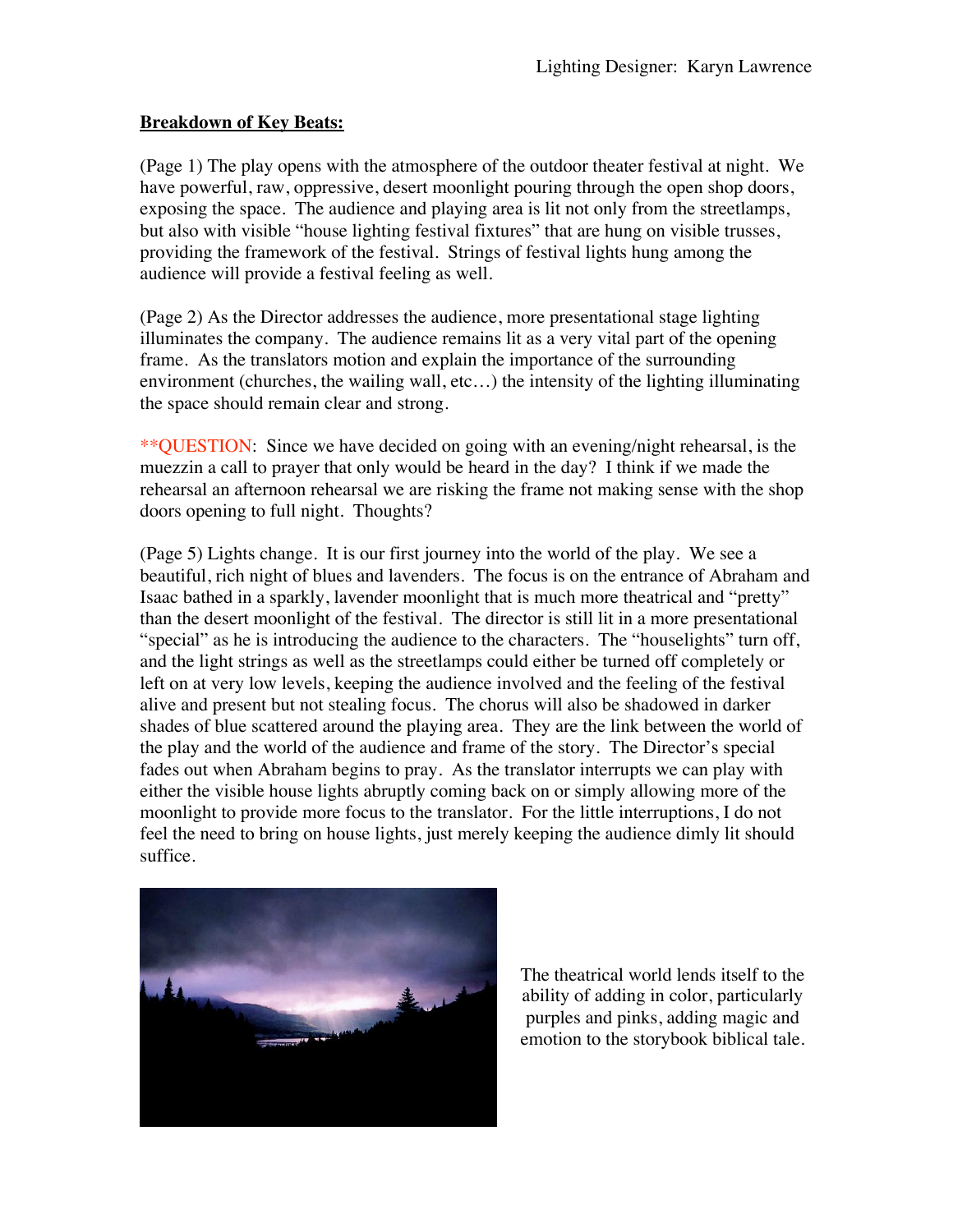(Page 11) God rises on the genie lift. God needs the most powerful and holy light imaginable for his rise up. I feel like we can really push the holy spotlight and halo-ish backlight for his reveal. The stage should drastically dim in comparison (while still keeping focus on Abraham below).

QUESTION: With the appearance of God, we could use haze to formulate actual "beams" of light producing rays of holiness behind him. It might be a really nice and slightly humorous addition for these California actors to be adding haze to their theatrical production, however, since we are not using scrollers or moving lights (or any extraneous devices that make noise other than the genie lift), we may want to exclude haze from the production and use strong, clean backlight instead. Thoughts?



We can either display individual rays of holiness, or one strong source of backlight for God's light.

\*\*QUESTION: For the angel, I am also seeing a very strong and almost cliché-style of holy backlighting, perhaps a little softer and warmer than God's rays of light. Where do we see the Angel in the space? Being that the angel descends and travels to speak with Abraham, I would love for the entire space to change with the angel's arrival as she walks on earth. Perhaps the whole world is glowing in a soft warmer white/pink halo...or the angel is simply glowing beyond belief. Thoughts?



A warm, heavenly, powerful glow of light.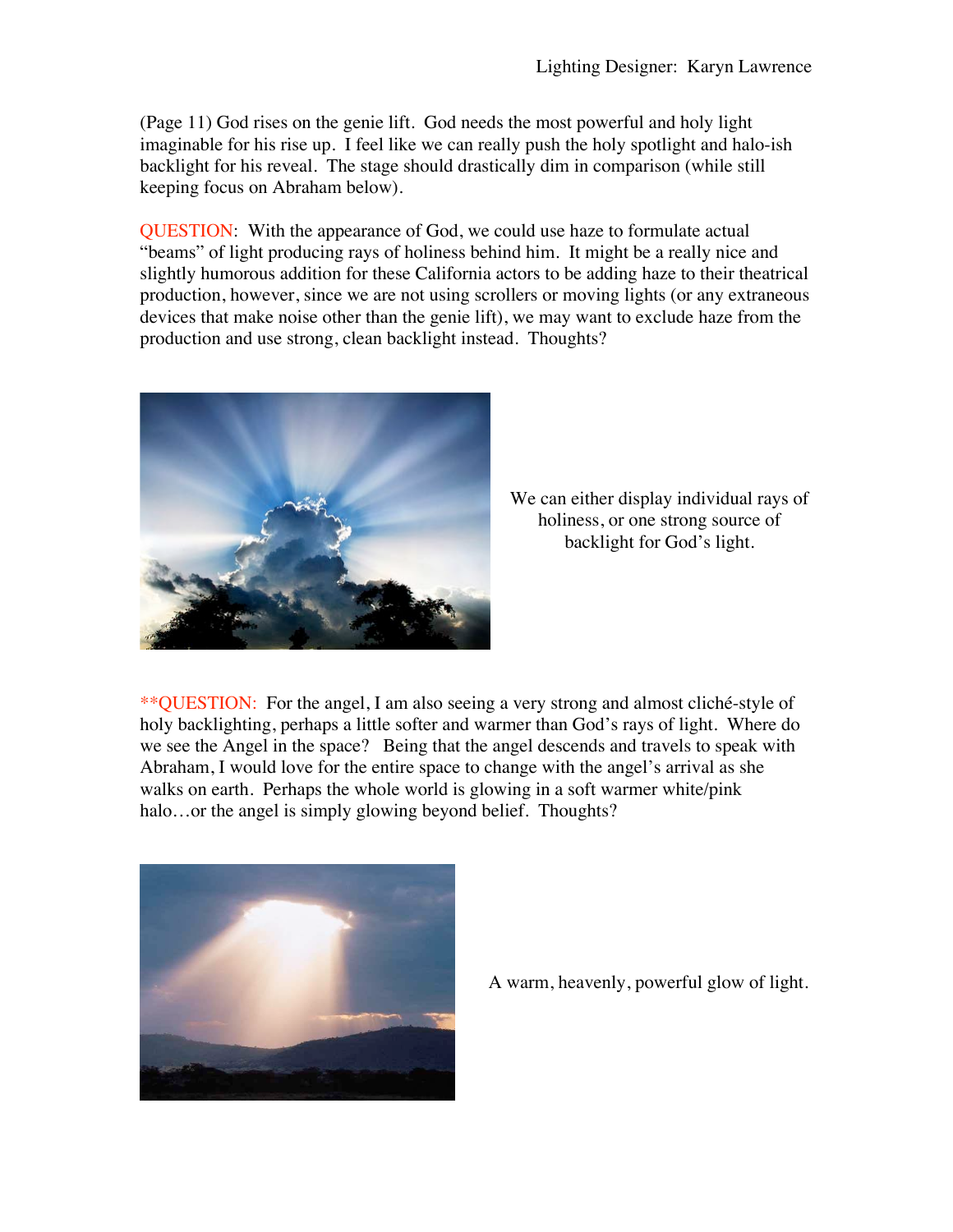(Page 14) The Stage Manager yells: "HOLD!" The house lights should come up at varying levels, snapping the audience out of the play…and a "work light" look should come on over the stage allowing them to easily set up the "hill."

(Page 17) The Hill is constructed. The lighting needs to become a little more theatrical with color and angle as the play reaches the climax. Focus needs to be on the hill...sparkly moonlight and maybe even a "hill-like" texture falling in and around the scaffold. A powerful backlight will create not only a neat shadow of the hill but will add to the importance of the hill and ascent. We will need to be sure that we can get light on the different levels of the scaffold, for it's shape lends itself to shadows.





(Page 22) Isaac is saved. The night should reach its most beautiful and brightest quality yet. The world is once again in harmony and there is a peaceful sense of relief and love. And then the Acting Ensemble comes forth. The light strings should be glistening at this pivotal moment in the play, tying the audience in to the text being shared. The light on the stage should be bright, clean, honest, and presentational. Everyone should be well lit, as there is nothing to hide in this moment. When God concludes the ending, all focus should be on him in his halo of white light, with the rest of the ensemble in a beautiful side light tableau.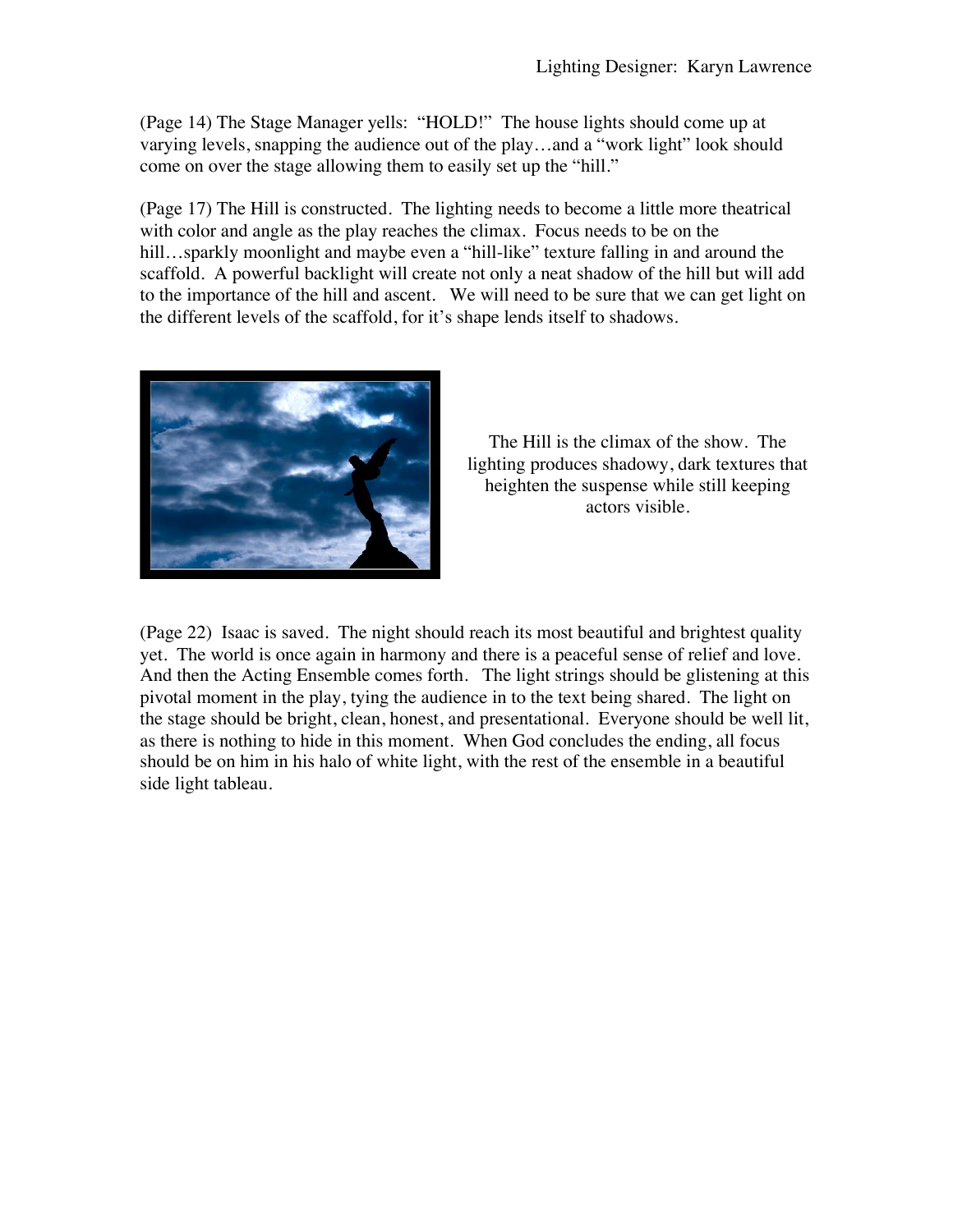#### **Renderings:**

- 1. The first rendering is that of the entire stage of the Claire Trevor bathed in moonlight as well as being lit with warm house lights on trusses hung above each seating section, and strings of light bulbs that create a frame around the actual playing space. The view is from that of the shop door.
- 2. The second rendering is that of the actual playing space when Abraham and Isaac are ascending the hill and the angel appears to them. The color has become richly saturate and the focus is almost entirely on the stage, with the audience still visible so they feel apart of the action. The angel is strongly backlit. The Men in Black are free to mingle where they choose. In this rendering they are lit on stage right. The view is from the proscenium.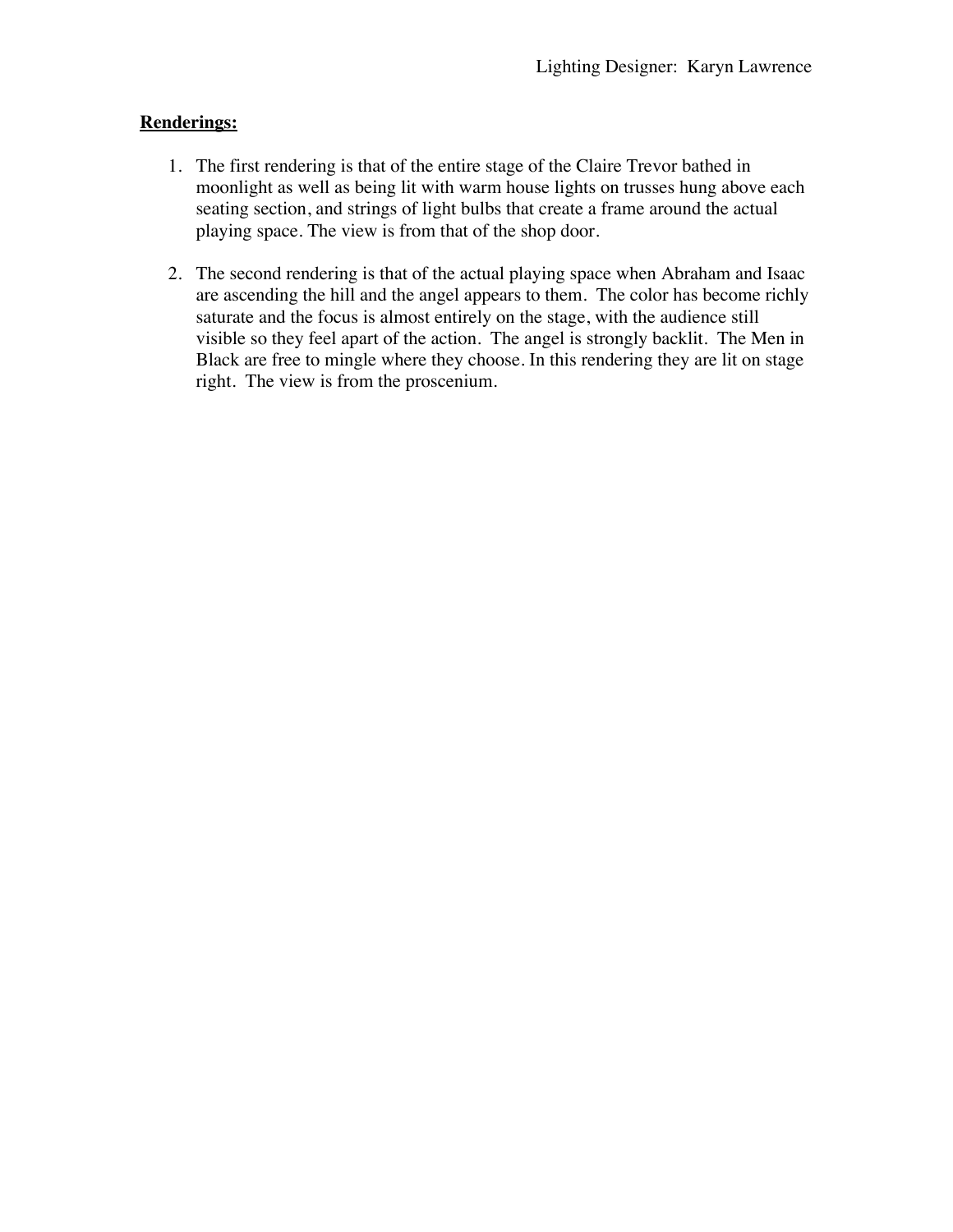